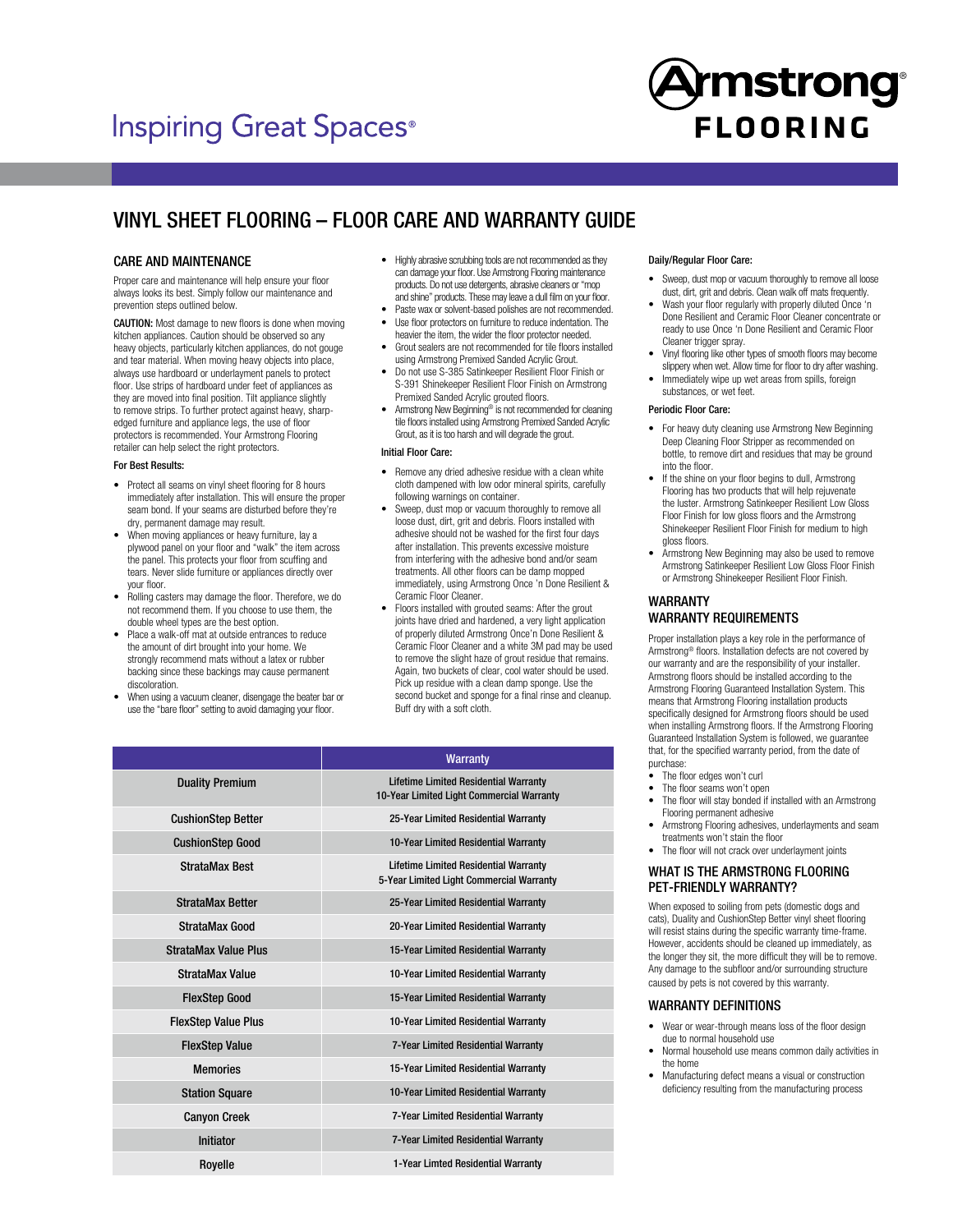## **Inspiring Great Spaces**<sup>®</sup>



### LIFETIME LIMITED RESIDENTIAL WARRANTY

- For the lifetime of your floor, your floor:
- Will not rip, tear or gouge from normal household use. (Movement of large appliances requires special handling).
- Will not permanently indent when proper floor protectors are used†
- Will not permanently stain from common household stains
- Will not permanently stain from traffic stains including asphalt driveway sealer
- Will not permanently stain from rubber-backed mats
- Will not permanently scuff from shoe soles
- Will not fade or discolor from heat or sunlight
- Will not discolor from moisture or underlayment panels • Will not contain manufacturing defects for the lifetime of
- the product
- Will not wear through for the lifetime of the product\*

Years 1-25 – Material and labor if professionally installed Years 26 – life of the floor – Material only

## 25-YEAR PLUS LIMITED RESIDENTIAL WARRANTY

For 25 years from the date of purchase, your floor:

- Will not rip, tear or gouge from normal household use. (Movement of large appliances requires special handling).
- Will not permanently indent when proper floor protectors are used†
- Will not permanently stain from common household stains Will not permanently stain from traffic stains including
- asphalt driveway sealer Will not permanently stain from rubber-backed mats
- Will not permanently scuff from shoe soles
- Will not fade or discolor from heat or sunlight
- Will not discolor from moisture or underlayment panels
- Will not contain manufacturing defects for the lifetime of the product
- Will not wear through for the lifetime of the product\*

## 20-YEAR PLUS LIMITED RESIDENTIAL WARRANTY

For 20 years from the date of purchase, your floor:

- Will not rip, tear or gouge from normal household use. (Movement of large appliances requires special handling).
- Will not permanently indent when proper floor protectors are used†
- Will not permanently stain from common household stains • Will not permanently stain from traffic stains including
- asphalt driveway sealer
- Will not permanently stain from rubber-backed mats
- Will not permanently scuff from shoe soles
- Will not fade or discolor from heat or sunlight

† The heavier the item, the wider the floor protectors should be. \*Wear-through is defined as loss of the floor design due to normal household use

- Will not discolor from moisture or underlayment panels • Will not contain manufacturing defects for the lifetime of
- the product • Will not wear through for the lifetime of the product\*

## 15-YEAR LIMITED RESIDENTIAL WARRANTY

- For 15 years from the date of purchase, your floor:
- Will not rip, tear or gouge from normal household use. (Movement of large appliances requires special handling).
- Will not permanently indent when proper floor protectors are used†
- Will not wear through\*
- Will not permanently stain from common household stains Will not permanently stain from traffic stains including asphalt driveway sealer
- Will not permanently stain from rubber-backed mats
- Will not permanently scuff from shoe soles
- Will not fade or discolor from heat or sunlight
- Will not discolor from moisture or underlayment panels
- Will not contain manufacturing defects

## 10-YEAR LIMITED RESIDENTIAL WARRANTY

For 10 years from the date of purchase, your floor:

- Will not rip, tear or gouge from normal household use. (Movement of large appliances requires special handling).
- Will not permanently indent when proper floor protectors are used†
	- Will not wear through\*
- Will not permanently stain from common household stains Will not permanently stain from traffic stains including
- asphalt driveway sealer
- Will not permanently stain from rubber-backed mats Will not permanently scuff from shoe soles
- Will not fade or discolor from heat or sunlight
- 
- Will not discolor from moisture or underlayment panels • Will not contain manufacturing defects

## 7-YEAR LIMITED RESIDENTIAL WARRANTY

## For 7 years from the date of purchase, your floor:

- Will not permanently indent when proper floor protectors are used†
- 
- Will not wear through\*
- Will not fade or discolor from heat or sunlight
- Will not discolor from moisture or underlayment panels • Will not contain manufacturing defects

## 1-YEAR LIMITED RESIDENTIAL WARRANTY

- For 1 year from the date of purchase, your floor:
- Will not contain manufacturing defects

#### Armstrong Flooring Residential Warranties

- Cover the flooring material from date of original purchase for the time period specified
- Apply to original purchaser for floors in owner occupied or tenant occupied residences.
- Cover only floors graded as regular or "first quality"
- Are limited to one replacement floor for rip, tear, gouge or discoloration from moisture or underlayment panels (If covered in warranty description above)

## 10-YEAR LIMITED LIGHT COMMERCIAL WARRANTY

#### *WHAT IS COVERED AND FOR HOW LONG?*

The Armstrong Flooring 10-year limited light commercial warranty means that for 10 years from the date of purchase, the floor listed above:

- Will not permanently stain from common household stains Will not permanently stain from traffic stains including asphalt driveway sealer
- Will not permanently scuff from shoe soles
- Will not fade or discolor from heat or sunlight
- Will not discolor from moisture or underlayment panels
- Will not contain manufacturing defects

#### Installation

Armstrong Flooring warrants the installation integrity of these products for 10 years from the date of purchase. Installation integrity means that the products are installed according to the Armstrong Flooring Guaranteed Installation manual, F-5061. The F-5061 manual is revised on a yearly basis, and floors must be installed according to the recommendations contained in the issue of F-5061 that is current and available at the time of installation.

#### **T**erme

Within Two Years: If a defect covered by this warranty is reported to Armstrong Flooring in writing within two years of purchase, Armstrong Flooring will supply new material of the same or similar grade sufficient to repair or replace the defective material. Armstrong Flooring will also pay reasonable labor costs.

Within Five Years: If a defect covered by this warranty is reported to Armstrong Flooring in writing after two years but within five years of purchase, Armstrong Flooring will supply new material of the same or similar grade sufficient to repair or replace the defective material. Armstrong Flooring will also pay 50% of the reasonable labor costs.

After Five Years: If a defect covered by this warranty is reported to Armstrong Flooring in writing after five years but within ten years of purchase, Armstrong Flooring will supply new material of the same or similar grade sufficient to repair or replace the defective material. Armstrong Flooring will not pay labor costs. Per the terms above, Armstrong Flooring, at our discretion, reserves the right to recommend a repair as the primary option, if one can be facilitated. Full replacement will only be sought if circumstances exist where repair is not feasible.

Inspection of the material prior to installation is recommended. Armstrong Flooring will not pay labor costs to repair or replace material with defects that were apparent before or noticed at the end of installation. If a defect covered by this warranty is reported to Armstrong Flooring in writing, Armstrong Flooring will provide a onetime only replacement of the floor per unit, and not for multiple complaints of the same nature, for the lifetime of the floor.

#### Exclusions

The following are not covered by this warranty:

- Improper maintenance
- Improper installation • Buckling of the floor when installed by the loose lay method
- Differences between products and samples or photographs
- Indentation from improper loading including high heels, spike shoes,
- Rolling loads, chairs, or other furniture not using floor protectors
- Failure of the floor to adhere to the subfloor due to, for example,
- Moisture, alkaline or hydrostatic pressure from the subfloor
- Inappropriate end-user activities
- Damage caused by fire, flooding or intentional abuse.